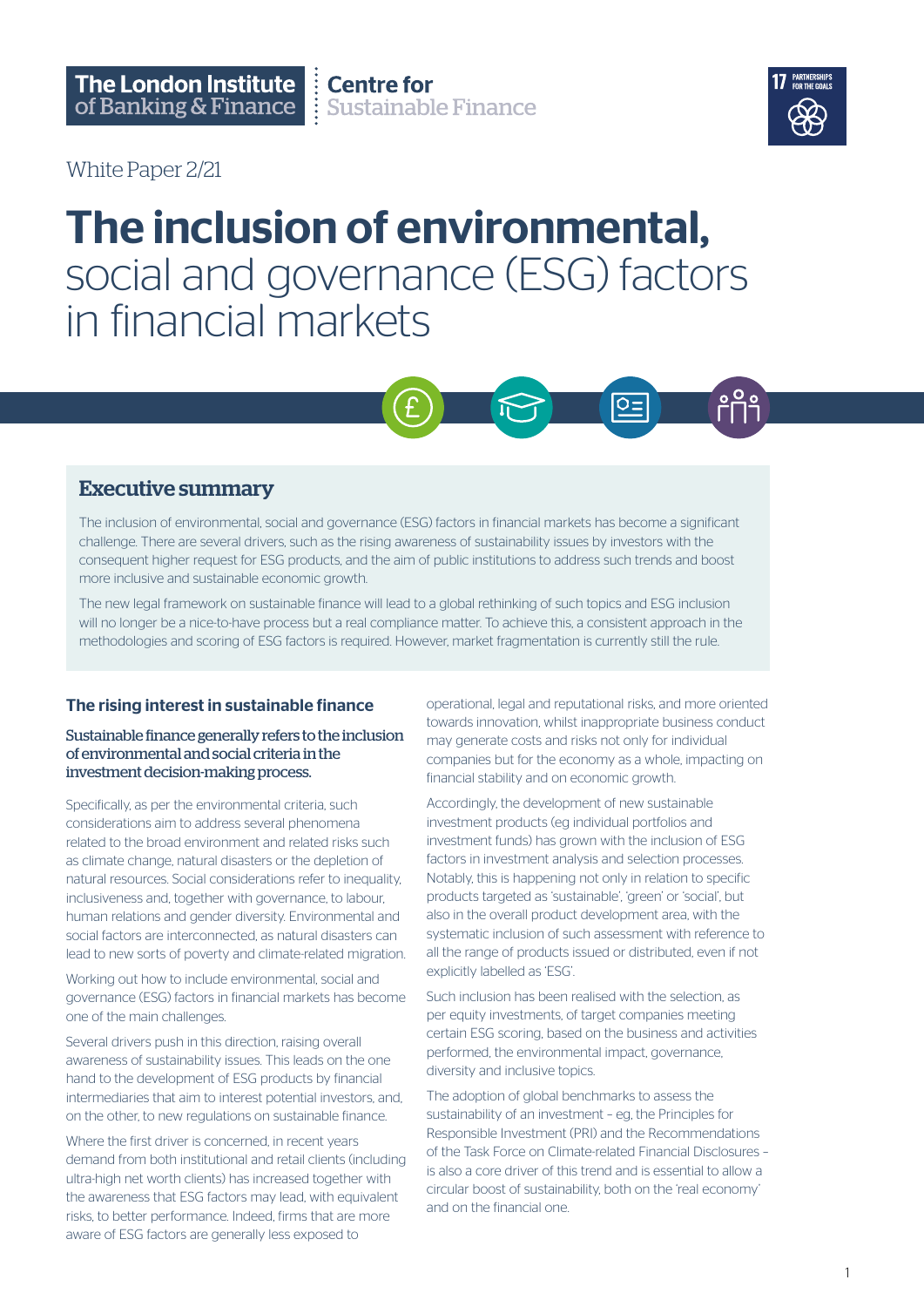# The London Institute<br>of Banking & Finance

Centre for<br>Sustainable Finance

#### The European Action Plan on sustainable finance

In March 2018 – within the wider objectives of the Paris Agreement on climate change and the United Nations 2030 Agenda for Sustainable Development – the European Commission published a Sustainable Finance Action Plan. This outlined the strategy and measures to be taken to establish a financial system capable of promoting economic development that's sustainable from a social and environmental point of view.

The development of market practices based on commercially driven priorities, and with an aim of measuring the sustainability profile of target companies, demands a shared approach to such issues to avoid divergent results and market fragmentation, which could discourage investors.

However, interest in ESG has also increased a risk broadly known as 'greenwashing'. This refers to when some financial intermediaries try to qualify a product, activity or policy, as environmentally friendly when it isn't. This creates an unfair competitive advantage with the subsequent risk that unsophisticated investors may be fraudulently directed towards products that do not meet their real investment preferences.

The EU legal framework on ESG has therefore been built to bring clarity to avoid these misleading phenomena and related risks and, in the meantime, to boost the adoption of ESG criteria in the financial environment in the context of a wider promotion of a more sustainable economy.

Indeed, the European Union approach is based on awareness that sustainable finance requires a different approach and needs multiple actions to embrace all players. On one side, it is necessary to promote more comprehensive action in the real economy, encouraging firms to adopt sustainable behaviours such as reducing the environmental impact of their industrial processes, including gender diversity policies, social and human capital awareness.

On the other, the need is to ensure clear communication to investors, encouraging capital flows to sustainable companies, both from retail investors and from financial intermediaries, lenders (credit institutions), wealth and assets managers (investment services providers and asset management companies) and underwriting insurance companies.

These different needs are strictly interconnected because investors need to know what constitutes an ESG compliant firm. That would only be possible with a uniform and clear definition of what sustainability is for firms and guidance on how they can comply with those criteria. Furthermore, this would allow institutional investors (as banks or management companies) to inform clients who express

ESG preferences, about the features of the products that they are purchasing and how their ESG interest is concretely achieved.

This result can be accomplished by setting up a common European-based legal framework, which offers intermediaries and investors a clear set of rules to engage with. It would also create coherence and avoid different approaches by member states and the relative national competent authorities. (See Box 1: Market fragmentation due to different approaches by EU member states: the Italian case).

In particular, such a European legal approach should move in two directions: first, to adopt new rules aimed at capturing and including new ESG topics – essentially a new definition of common ESG criteria; and second, to amend the existing legislation on financial markets to ensure co-ordination with new rules on sustainable finance.

#### Box 1: Market fragmentation due to different approaches by EU Member States: the Italian case

Consob is the Italian supervisory authority on financial markets. In March 2020 – before applying for the Regulation (EU) 2019/2088 on sustainability-related disclosures in the financial services sector (SFDR) and before the Regulation (EU) 2020/852 on the establishment of a framework to facilitate sustainable investment – it issued a recommendation to Italian financial intermediaries on the inclusion of sustainability preferences by investors and, in particular, (pending the amendment to relevant European legislation) in the suitability assessment, product governance and disclosure to clients under Directive 2014/65/EU (MIFID II).

Consob also warned the Italian market about the risk of greenwashing, to prevent misleading information being shared with investors, especially in retail.

This alerted Italian investment firms, credit institutions and management companies to ESG topics. It increased the overall awareness of the issues and anticipated the measures that the European Commission would adopt some months later.

Notwithstanding, Consob's recommendation merely asked for the inclusion of ESG factors in processes that were already in place due to MIFID II provisions. It did not clarify the meaning of 'sustainability', or how internal policies and processes should be reviewed to incorporate ESG considerations. As a result, it did not lead to a significant change in a market that was still waiting for a common and clear pan-European approach.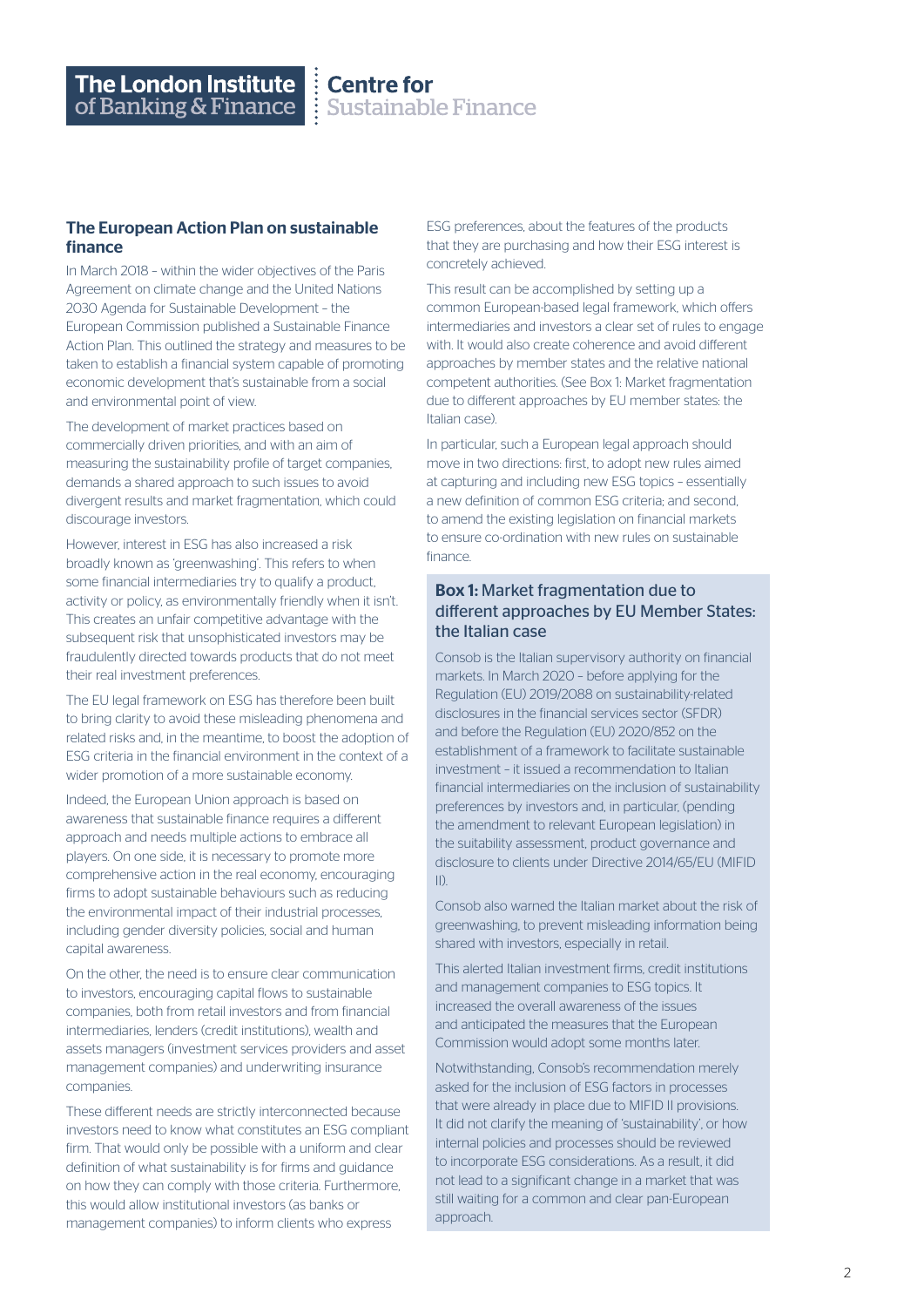#### The new European legal framework to include ESG criteria in the financial markets

The first necessary action in developing a shared approach to sustainable finance is to adopt a common definition of 'environmental, social and governance' and to define how ESG inclusion in financial activities and products may be measured.

Such a definition is essential to create transparency of matching interests between target companies and investors – allowing the latter to have comparable information on their sustainable business and to make an informed investment selection.

The use of national or market-based categories to determine which economic activities qualify as environmentally or socially sustainable could discourage investors from investing cross-border because it makes it more difficult to compare different investment opportunities. In other words, a shared common label, and a uniform measure of what ESG factors really are, is needed to overcome fragmentation.

This specific issue was addressed in the European Commission's Action Plan, when. Regulation (EU) 2020/852 of the European Parliament and of the Council of 18 June 2020 established a framework to facilitate sustainable investment (the 'Taxonomy Regulation').

The Taxonomy Regulation meets the need for a common European definition of ESG criteria – not only to encourage European investors but also extra-EU investors who would otherwise have to meet varying criteria in different member states to qualify their activities as environmentally sustainable.

The Taxonomy Regulation establishes the criteria for determining whether an economic activity qualifies as environmentally sustainable. Notably, the Taxonomy Regulation applies not only to European Union institutions, which shall adopt the criteria set by the regulation in relation to any future measure on sustainable finance, but also to companies, in assessing their sustainability, to financial markets participants, supporting them in the investment selection process and in disclosure to clients who will be the end-investors.

Accordingly, the Taxonomy Regulation also amends the Regulation (EU) 2019/2088 of the European Parliament and of the Council of 27 November 2019 on sustainabilityrelated disclosures in the financial services sector (SFDR).

SFDR sets several rules on the disclosure to clients and end-investors on: the integration of sustainability risks; the consideration of adverse sustainability impacts; sustainable investment objectives; and the promotion of environmental or social characteristics in investment decision-making and advisory processes. These rules apply to financial market participants providing investment advice or portfolio management services, including funds and pension products. (See Box 2).

### Box 2: Activities within the scope of application of SFDR

The SFDR currently applies to:

- the provision of investment advice or portfolio management services according to Directive 2014/65/EU (MIFID II) included where provided by credit institutions and asset management companies
- the management of funds, according to Directive 2009/65/EU (UCITS) or Directive 2011/61/EU (AIFMD), and of EuVECA and EuSEF
- the offering or distribution of IBIPs (as defined by Directive 2016/97/EU, or IDD)
- pension products or schemes and PEPPs according to Regulation (EU) 2019/1238.

It is therefore intended that such disclosure is required not only by firms offering financial products targeted as sustainable products but to all firms which shall (as from March 2021 when the SFDR will start to progressively enter into force), disclose to investors the method of integration of sustainability risks and of adverse sustainability impacts into their investment selection processes.

This disclosure, combined with the 'comply or explain' rule (which asks intermediaries to explain why they are not taking into consideration ESG factors), is a clear demonstration of the aim of the EU legislator to boost the adoption of a more sustainable approach in finance. It transforms 'non-ESG compliance' into a risk for financial intermediaries to be accordingly monitored, managed and disclosed to the market. Sustainability is no longer a nice-to-have best practice, but a compliance matter to be handled by all financial markets participants.

The SFDR and Taxonomy Regulation therefore address the need for a common and standardised approach to the categorisation of suitable activities and ESG scoring, from both the perspectives of target companies and investors. This creates a common thread between companies to be financed, asset managers and asset owners. The latter will also benefit from a specific disclosure on ESG factors and thus invest in environmentally sustainable financial products across the European Union with higher confidence, improving the functioning of the overall internal market.

At the time of writing (March 2021) the second level measures of the SFDR have not yet been adopted, bringing uncertainty to market participants needing to comply with SFDR principles. There is still a lack of clarity on the content, methodologies and approach in relation to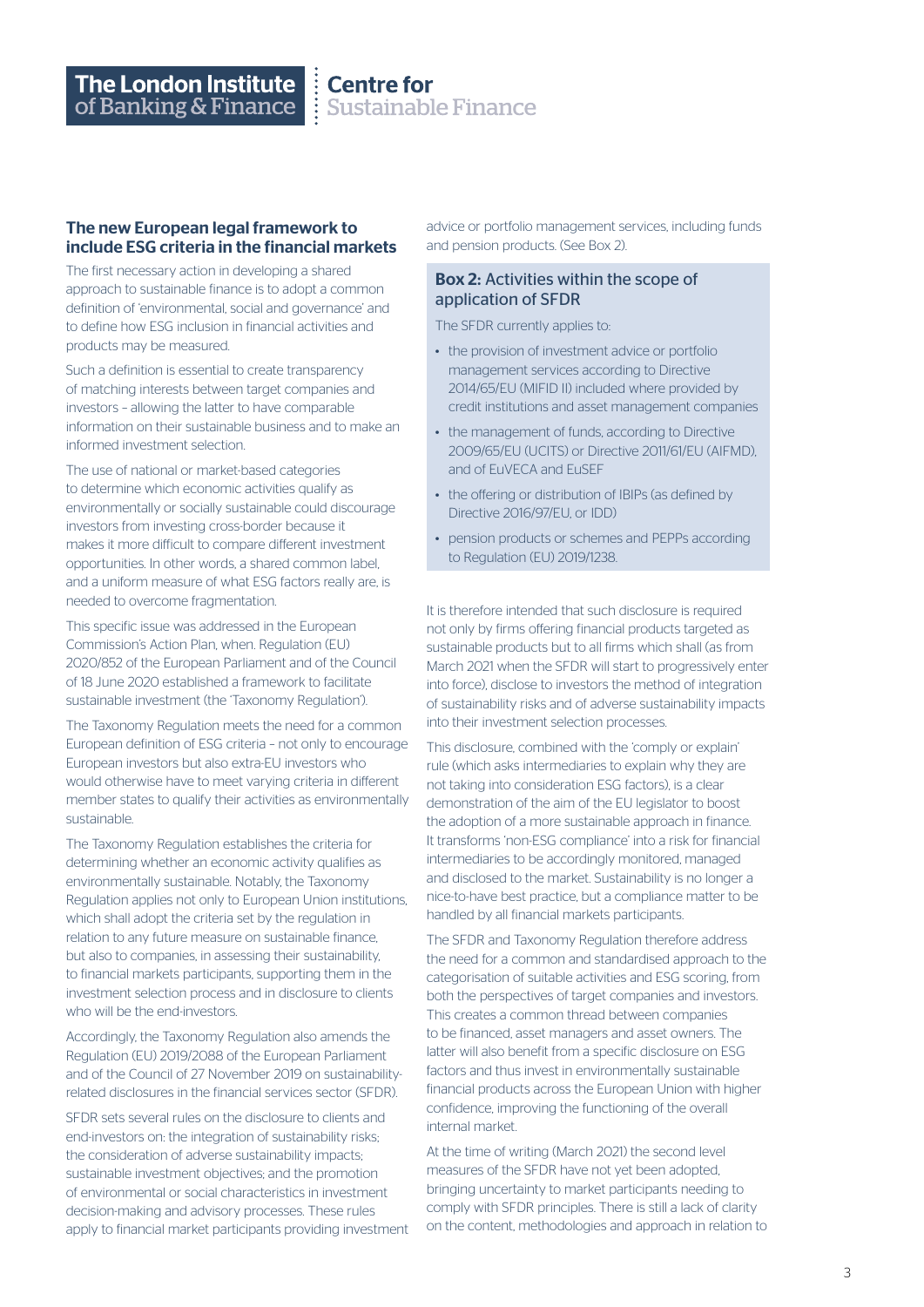$\begin{array}{c} \vdots \\ \vdots \\ \text{Sustainabl} \end{array}$ **Sustainable Finance** 

sustainability indicators, the promotion of environmental or social features, and on sustainable investment objectives.

The goal of a common EU approach to the scoring of sustainable activities and relative disclosure is yet to be achieved.

#### The amendments to MIFID II rules and other measures to be undertaken

The information required under the SFDR needs to be enclosed in communications to investors and clients, as precontractual or periodic information, according to the relevant rules (eg as in Box 2 for MIFID, UCITS, AIFMD, IDD). Such integration requires not only a formal co-ordination of the different rules, but also – to achieve a substantial alignment of provisions – it equally requires disclosure to investors. For example, in addition to the precontractual documentation it should include information on how sustainability risks are integrated into investment decisions as required by the SFDR. A wider rethinking of the impact on the risk profile of financial products due to the inclusion or non-inclusion of ESG factors will be required. This means other indicators will need to be reviewed, such as those included in the Packaged Retail and Insurance-based Investment Products (PRIIPs) 'key investment document' (KID) or in other sections of the precontractual or offering documents.

From this standpoint, another crucial issue – related to the need for a better alignment across different legislation – concerns when the scope of the financial products defined by the SFDR is not consistent with the scope defined by the text of MIFID II. The second level SFDR measures currently under review for inclusion of ESG considerations make use of the definition of 'financial instruments' set by MIFID II (and not that of 'financial products' under the SFDR). It is anticipated that such misalignment may cause problems when financial market participants respond to the ESG preferences of investors and clients with reference to financial instruments under MIFID II not falling within the scope of definition of financial products according to the SFDR. (See Box 3: the inclusion of ESG factors in the suitability assessment and product governance).

Other measures are also under discussion in the European Union to support the deployment of capital towards sustainable activities, such as: the review of the European long-term investment funds (ELTIF) Regulation (ie Regulation (EU) 2015/760). ELTIFs are European harmonised investment funds, designed for retail investors, to foster investments towards social and infrastructure projects, real estate and small to medium enterprises (SMEs). Accordingly, the European Commission is now reviewing the relative legal framework to strengthen the role of such products in smart, sustainable and inclusive growth. It is therefore clear that it will be necessary to co-ordinate investment objectives, the target investments

permitted for ELTIFs and what the Taxonomy Regulation requires.

### Box 3: The inclusion of ESG factors in the suitability assessment and product governance under MIFID II

The scope of the financial products defined by the SFDR is not consistent with the definition of financial instruments set by MIFID II. Such misalignment may cause problems in cases where the ESG preferences of clients, with reference to financial instruments under MIFID II, do not fall within the scope of definition of financial products according to the SFDR.

Indeed, the draft of the new MIFID II second level measures (ie Regulation (EU) 207/565) provides that the suitability assessment shall take into consideration if the financial instrument "meets the investment objectives of the client in question, including the client's risk tolerance and any sustainability preferences".

Such provision risks being ineffective if the methodology on how to calculate the sustainability preferences in relation to financial instruments, matching the clients' preferences and the features of each financial instruments, are not provided.

The same criticality may arise with reference to the product governance and the draft provision to amend Directive 593/2017/EU to include sustainability preferences in the identification of target markets for each financial instrument.

In addition, further to the need for an alignment between SFDR and MIFID II to allow a common approach in the qualification of sustainability, it is also clear that if financial intermediaries are required to include such preferences in their processes, it will be necessary to have enough sustainable products or instruments to offer investors and, ultimately, enough underlying firms and investments that may qualify as sustainable.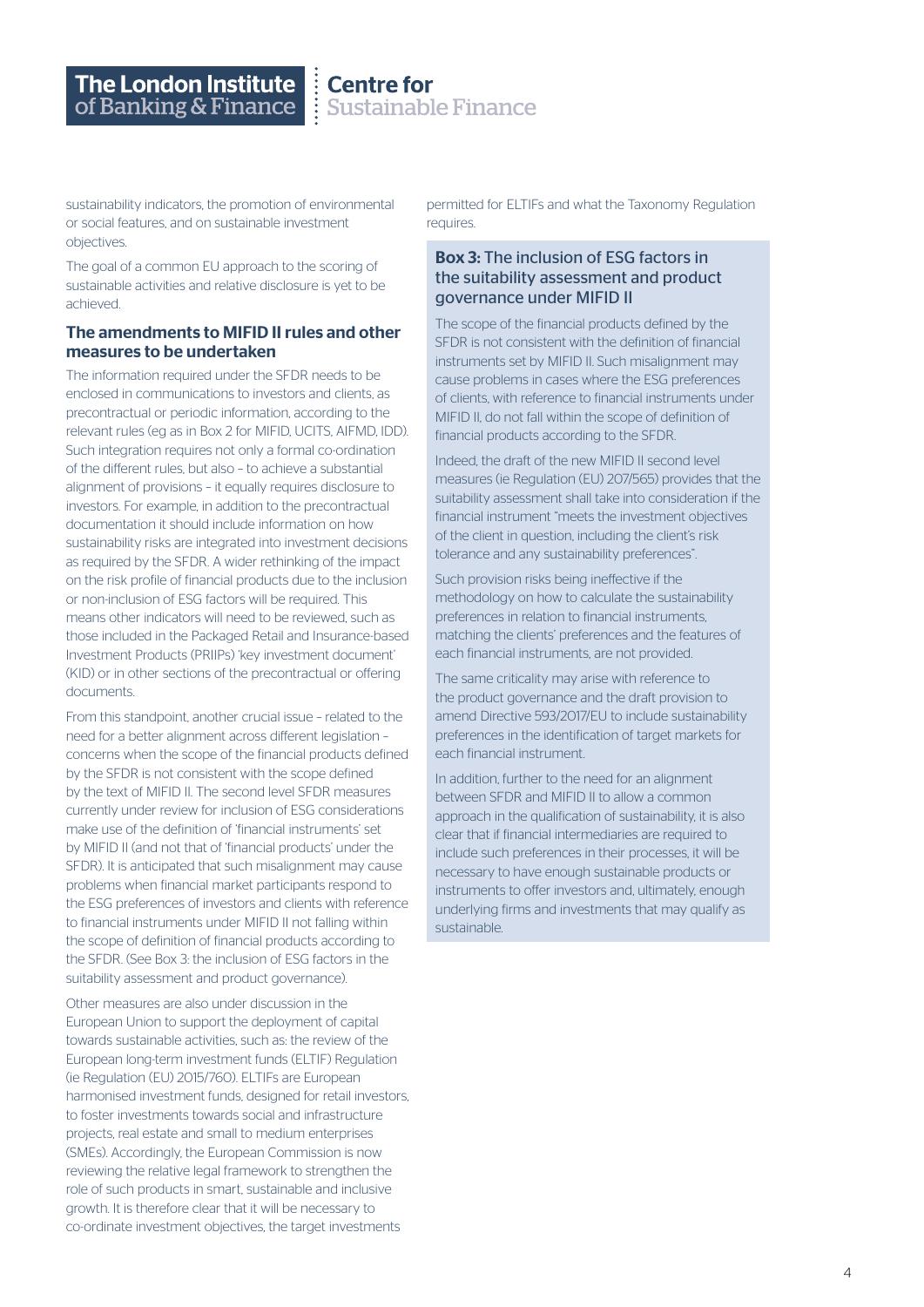# The London Institute<br>of Banking & Finance

## **Centre for Sustainable Finance**

### **Conclusion**

The inclusion of environmental, social and governance factors in the financial market is a milestone for more sustainable and inclusive growth, as highlighted by several institutions and policymakers in Europe and across the world.

Fostering this trend from a legal standpoint means, on the one hand, encouraging firms to adopt behaviours that are sustainable from an environmental and social perspective, through provisions that specifically force such actions – such as fiscal incentives and stricter rules on corporate governance, labour and human resources management. On the other hand, it is also necessary to direct capital towards such firms and to encourage investments from both institutional and retail investors.

Such a result may only be achieved by strengthening investors' trust in target companies and, by doing so, matching the need of financing and the willingness to finance sustainable activities. Meeting such needs requires clear and unique information to be disclosed between parties, which may be provided only by adopting a common definition of the circumstances under which an activity may be qualified as sustainable.

Further to several market-based initiatives, the European Union is trying to develop an overall legal framework to foster a sustainable economy from different points of view that's based on the needs of the many players involved. That is, target companies to be financed, institutional investors and final retail clients. Even if such initiatives are still in a very preliminary stage and need to be further co-ordinated, such an approach could lead to a virtuous circle for the overall economy – encouraging capital flows from financial markets to a more sustainable real economy and, in the end, a more sustainable world.

## About the authors



*Marco Boldini is a Partner and Head of Italian Financial Services Regulatory practice at Orrick, splitting his time between Orrick's Milan and London offices.*

*Marco is a leading authority on financial services regulations – including but not limited to AIFMD, UCITS, PRIIPs, FCA Handbook and Brexit-related topics – as well as on all aspects of funds-related work, in particular on ETFs and ETCs.* 

*Named Legal 500 UK's in-house Regulatory Lawyer of the Year for 2019, Marco serves as Italian Honorary Consul in the UK to the Italian Ministry of Foreign Affairs and International Cooperation, as well as to the Foreign and Commonwealth Office. He is also a member of the advisory board of the Italians' Private Capital Association in London.*

*Marco is a solicitor in England and Wales and a fully qualified UK Barrister at Middle Temple Inn, a Notary in England and Wales, as well as an 'avvocato' in Italy. He teaches financial services law at Cass Business School, City University of London and is a Visiting Professor at The London Institute of Banking & Finance.*



*Teresa Mattioli is a lawyer at the Milan office of the Italian Financial Services Regulatory practice, Orrick.*

*She specialises in financial and banking regulation, with a focus on wealth and* 

*asset management. She assists investment firms, banks, asset management companies, payment and e-money institutions, both domestic and EU, by providing advice on compliance matters.* 

*Teresa is an 'avvocato' in Italy and was admitted to the bar in 2015. She has a PhD in Business and Banking Law from LUISS Guido Carli University in Rome.*